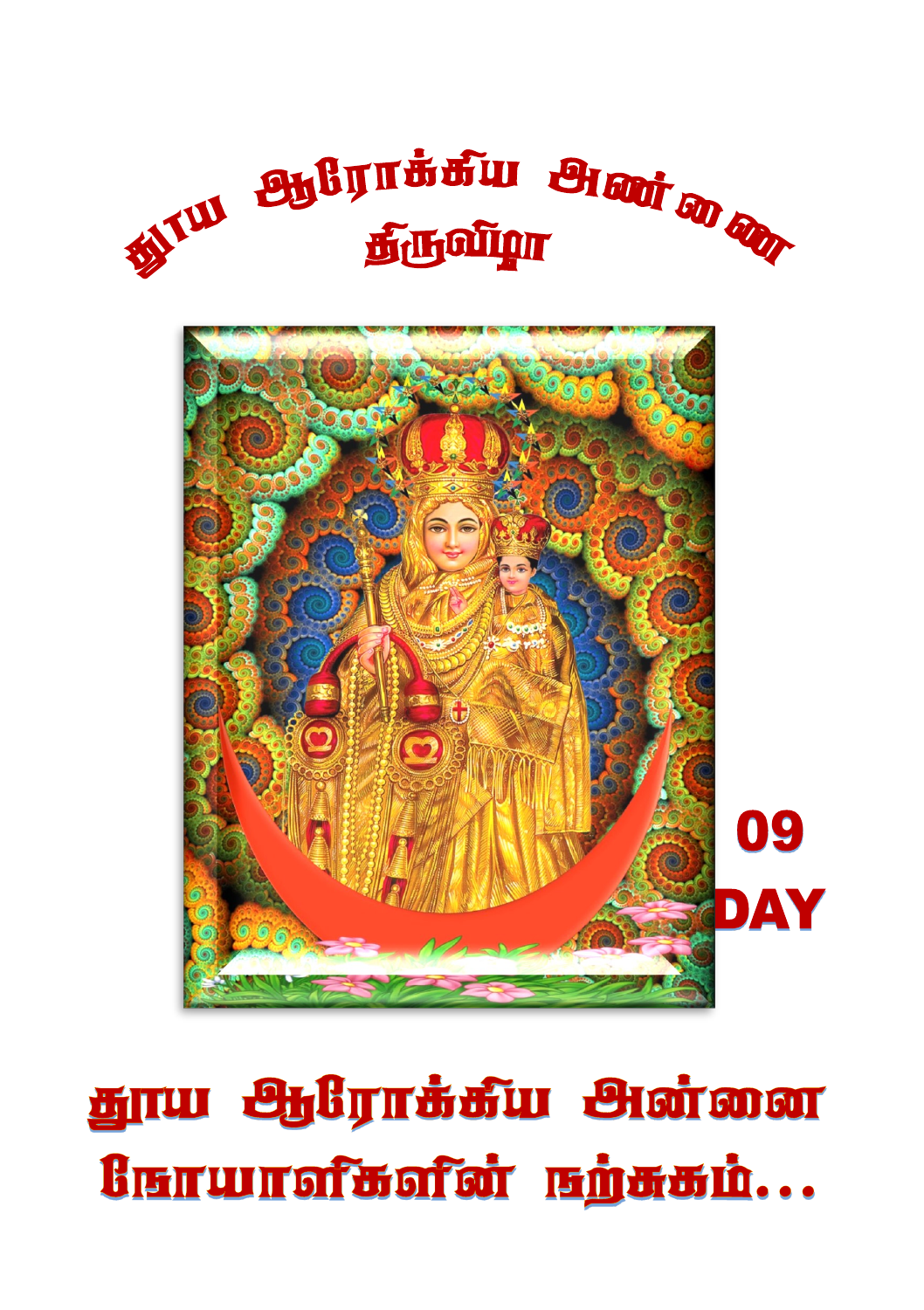## கூரய  $R$ நிராக்கீய அின்னை கோயாவிகவின் நற்ககம்

ஆண்டவர் சொன்னவாக்கு நிறைவேறும் என விசுவசிக்க கன்னிமரியே நீ பேறுபெற்றவர்

## *Maitid* **Qamorfami**

- குரு: ஆண்டவருடைய மீட்பை அறிவியுங்கள் அவருடைய அரும்பெரும்செயல்களை எடுத்தியம்பங்கள்
- Priest : Announce the salvation of the Lord Proclaim his works among the people

மக் என்றென்றும் உள்ளது அவரது இரக்கம்

- People: His mercy is everlasting
- குரு: இறைவார்த்தையால் இவ்வுலகை ஒளி்வீத்த **இறைவனை நாம் வாழ்த்துவோம்.** Priest : Bless the Lord our God

Who sent the Word of life into the World

kf; Mz;lth; jk; nray;fspy; ePjpAs;sth; அவருடைய செயல்கள் புவிதமானவை அணைத்துல8சு ஆண்டவரைப் புகழ்வாயாக உயிருள்ள அணைத்தும் அவரின் திருநாமத்தை வாழ்த்துவதாக

People: Just is the Lord in all His ways And Holy in all His works Let every creature praise Him and all living beings bless his name

## uthighauth rain **Andramana**

தாயின் மடிதான் உலகம் – அவள் காளைப் பணிக்கீகிலாம் அவள் சேயின் வழிதான் மோட்சம்**–**ஙம் **Q**ilwaman<del>i</del> Narpanishilami பிள்ளை என்றும் வாழ நல்லது எல்லாம் துருவாள் – <del>அ</del>வள் உள்ளம் என்றும் மகிழ உண்மை வழியில் நாம் நடப்போம். அன்னை மரியாள் உள்ளம் ஆழம் காணாக் கடலாகும் அன்பு கருணை உருவாய் ஆண்டவன் தந்த அருள்பொருளாம்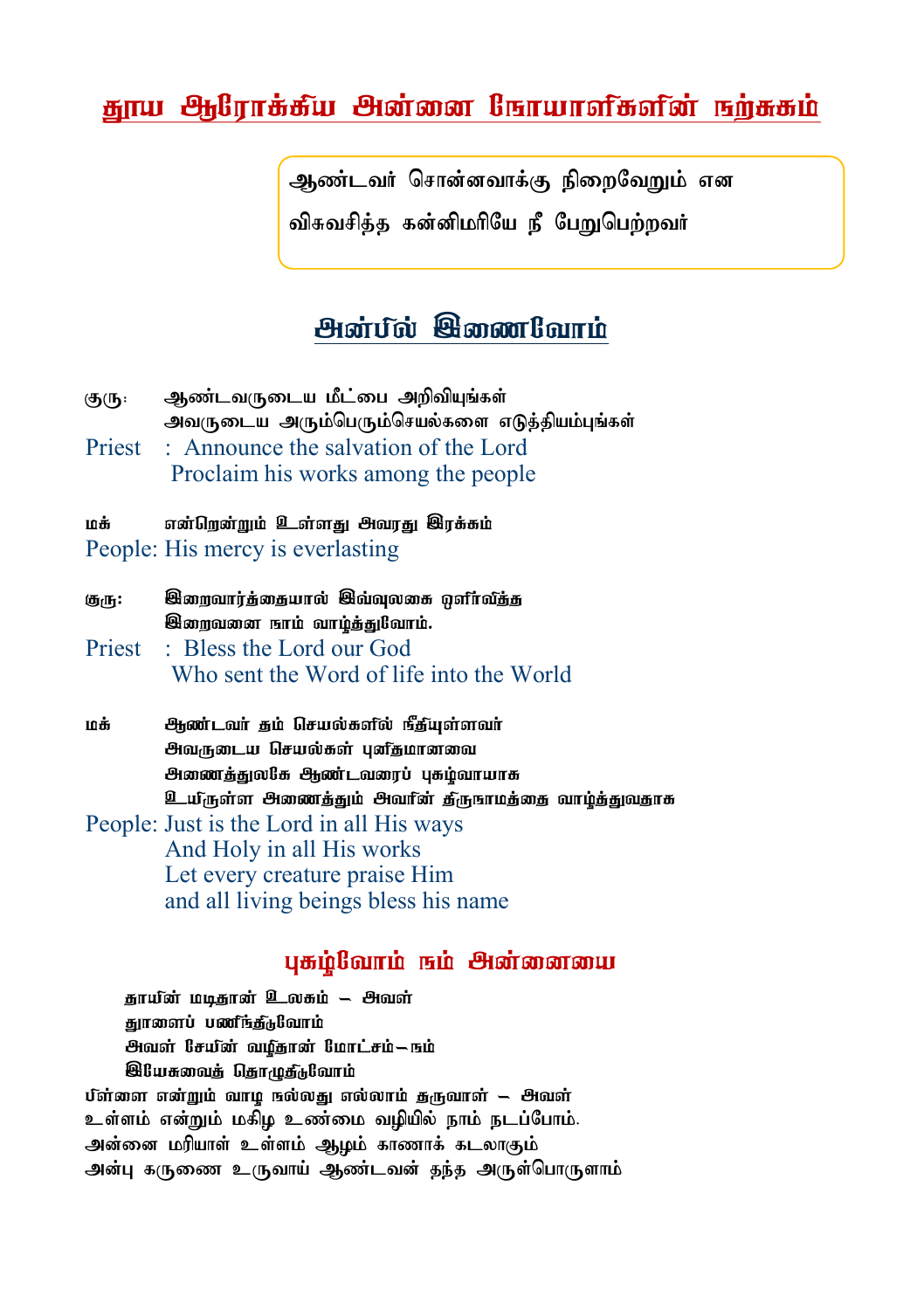வங்கக் கடல் கரை ஒரம் வேளாங்கண்ணியில் வாழும் தங்க நிலாவின் ஒளியால் தாரகை சூடும் ஆரோக்கிய மாதாவே

## jpUg;ghlypy; nrgpg;Nghk; .jpgh. 103:1-22

 $1$ என் உயிரே! ஆண்டவரைப் போற்றிடு! என் முழு உளமே! அவரது திருப்பெயரை ஏத்திடு! ீஎன் உயிரே! ஆண்டவரைப் போற்றிடு! அவருடைய கனிவான செயல்கள் அனைத்தையும் மறவாதே!

 $3$ அவர் உன் குற்றங்களையெல்லாம் மன்னிக்கின்றார். உன் நோய்களையெல்லாம் குணமாக்குகின்றார்.  $4$ அவர் உன் உயிரைப் படுகுழியினின்று மீட்கின்றார். அவர் உனக்குப் பேரன்பையும் இரக்கத்தையும் மணிமுடியாகச் குட்டுகின்றார்.

<sup>5</sup>அவர் உன் வாழ்நாளை நலன்களால் நிறைவுறச் செய்கின்றார். உள் இளமை கமுகின் இளமையெனப் புதிதாய்ப் பொலிவுறும். ீஆண்டவரின் செயல்கள் நீதியானவை։ ஒடுக்கப்பட்டோர் அனைவருக்கும் அவர் உரிமைகளை வழங்குகின்றார்.

7அவர் தம் வழிகளை மோசேக்கு வெளிப்படுத்தினார். அவர் தம் செயல்களை இஸ்ரயேல் மக்கள் காணும்படி செய்தார். ீஆண்டவர் இரக்கமும் அருளும் கொண்டவர். நீடிய பொறுமையும் பேரன்பும் உள்ளவர்.

ீஅவர் எப்பொழுதும் கடிந்து கொள்பவரல்லர்.  $^{10}$ அவர் நம் பாவங்களுக்க ஏற்ப நம்மை நடத்துவதில்லை. நம் குற்றங்களுக்க ஏற்ப நம்மைத் தண்டிப்பதில்லை.  $^{11}$ அவர் தமக்கு அஞ்சுவோர்க்குக் காட்டும் பேரன்பு <u>மண்ணின்று</u> விண்ணளவுபோன்று உயர்ந்<u>தக</u>ு.

 $^{12}$ மேற்கினின்று கிழக்கு எத்துணைத் தொலைவிலுள்ளதோ, அத்துணைத் தொலைவிற்கு நம் குற்றங்களை நம்மிடமிருந்து அவர் அகற்றுகின்றார்.  $^{13}$ தந்தை தம் பிள்ளைகள்மீது இரக்கம் காட்டுவதுபோல் அண்டவர் தமக்கு அஞ்சுவோர் மீது இரங்குகிறார்.

 $14$ ஆவர் நமது உருவத்தை அறிவார். நாம் தூசி என்பது அவர் நினைவிலுள்ளது. <sup>15</sup>மனிதரின் வாழ்நாள் புல்லைப் போன்றது. வயல்வெளிப் பு வென அவர்கள் மலர்கின்றார்கள்.

 $^{16}$ அதன்மீது காற்றடித்ததும் அது இல்லாமல் போகின்றது. அது இருந்த இடமே தெரியாமல் போகின்றது.  $^{17}$ ஆண்டவரது பேரன்போ அவருக்க அஞ்சுவோர்மீது என்றென்றும் இருக்கும்.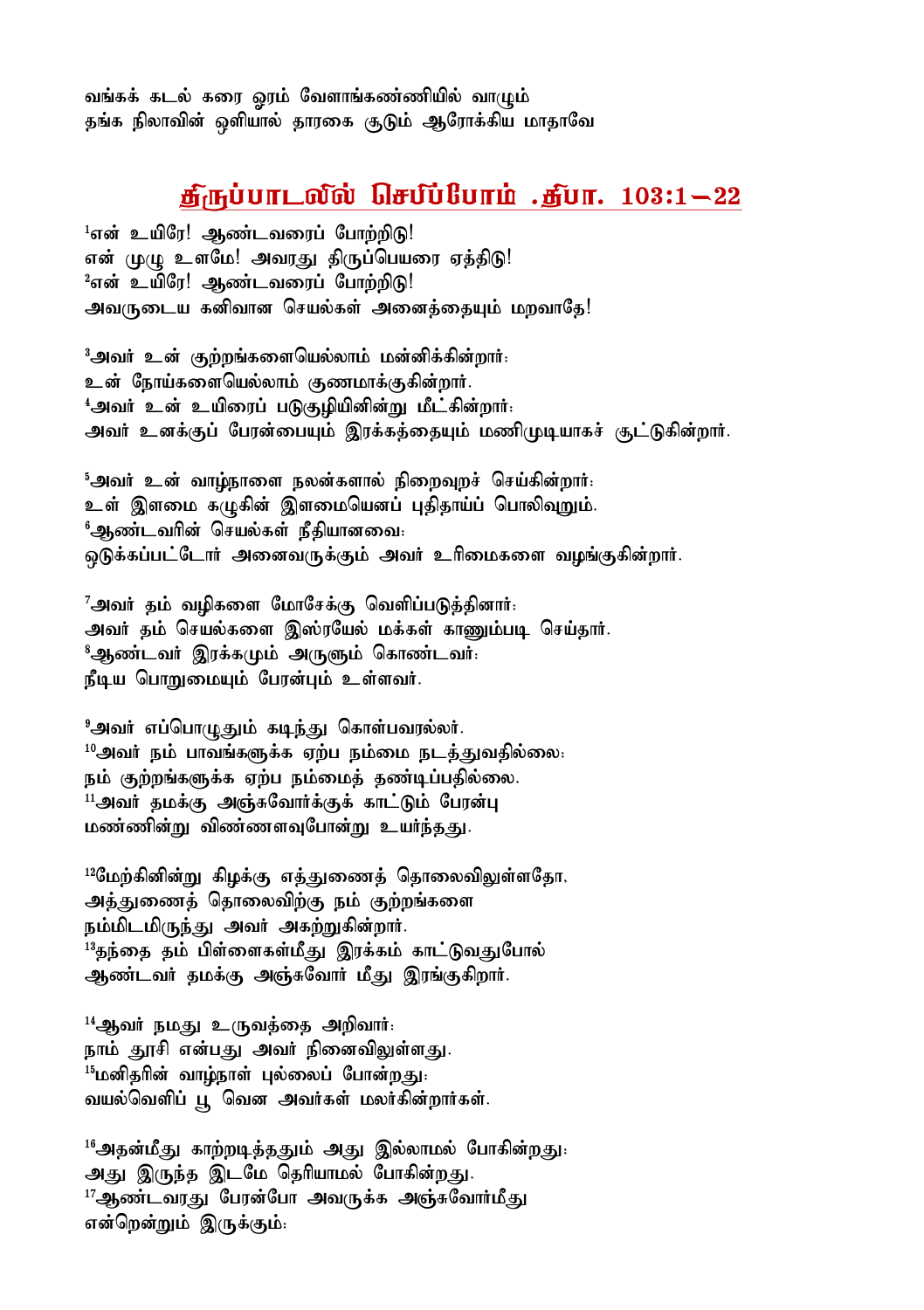அவரது நீதியோ அவர்களின் பிள்ளைகளின் பிள்ளைகள்மீதும் இருக்கும்.

 $^{18}$ அவருடைய உடன்படிக்கையைக் கடைப்பிடித்து அவரது கட்டளையின்படி நடப்பதில் கருத்தாய் இருப்போர்க்கு அது நிலைக்கும்.  $^{19}$ ஆண்டவர் தமது அரியணையை விண்ணகத்தில் நிலைநிறுத்தியுள்ளார்: அவரது அரசு அனைத்தின்மீதும் பரவியுள்ளது.

 $^{20}$ அவர்தம் சொற்கேட்டு நடக்கும் வலிமைமிக்கோரே! ஆண்டவரின் தூதர்களே! அவரைப் போற்றுங்கள்.  $^{21}$ ஆண்டவரின் படைகளே! அவர் திருவுளப்படி நடக்கும் அவர்கம் பணியாளரே! அவரைப் போற்றுங்கள்.

 $^{22}$ ஆண்டவரின் ஆட்சிக் தலத்தில் வாழும் அனைத்துப் படைப்புகளே! ஆண்டவரைப் போற்றுங்கள்! என்னுயிரே! ஆண்டவரைப் போற்றிடு!

பிதாவுக்கும் சுதனுக்கும் தூய ஆவிக்கும் ...

## Psalm - 103:1-22

 $<sup>1</sup>$  Bless the LORD, O my soul,</sup> and all that is within me, bless his holy name.  $2$  Bless the LORD, O my soul, and do not forget all his benefits— $\frac{3}{3}$  who forgives all your iniquity, who heals all your diseases, <sup>4</sup> who redeems your life from the Pit. who crowns you with steadfast love and mercy,  $5$  who satisfies you with good as long as you live[[a\]](https://www.biblegateway.com/passage/?search=Psalm+103%3A1-22&version=NRSV#fen-NRSV-15555a) so that your youth is renewed like the eagle's.  $6$  The LORD works vindication and justice for all who are oppressed.  $<sup>7</sup>$  He made known his ways to Moses,</sup> his acts to the people of Israel.  $8$  The LORD is merciful and gracious, slow to anger and abounding in steadfast love. <sup>9</sup> He will not always accuse, nor will he keep his anger forever.  $10$  He does not deal with us according to our sins, nor repay us according to our iniquities. <sup>11</sup> For as the heavens are high above the earth, so great is his steadfast love toward those who fear him;  $\frac{12}{\text{as}}$  far as the east is from the west, so far he removes our transgressions from us.  $13$  As a father has compassion for his children,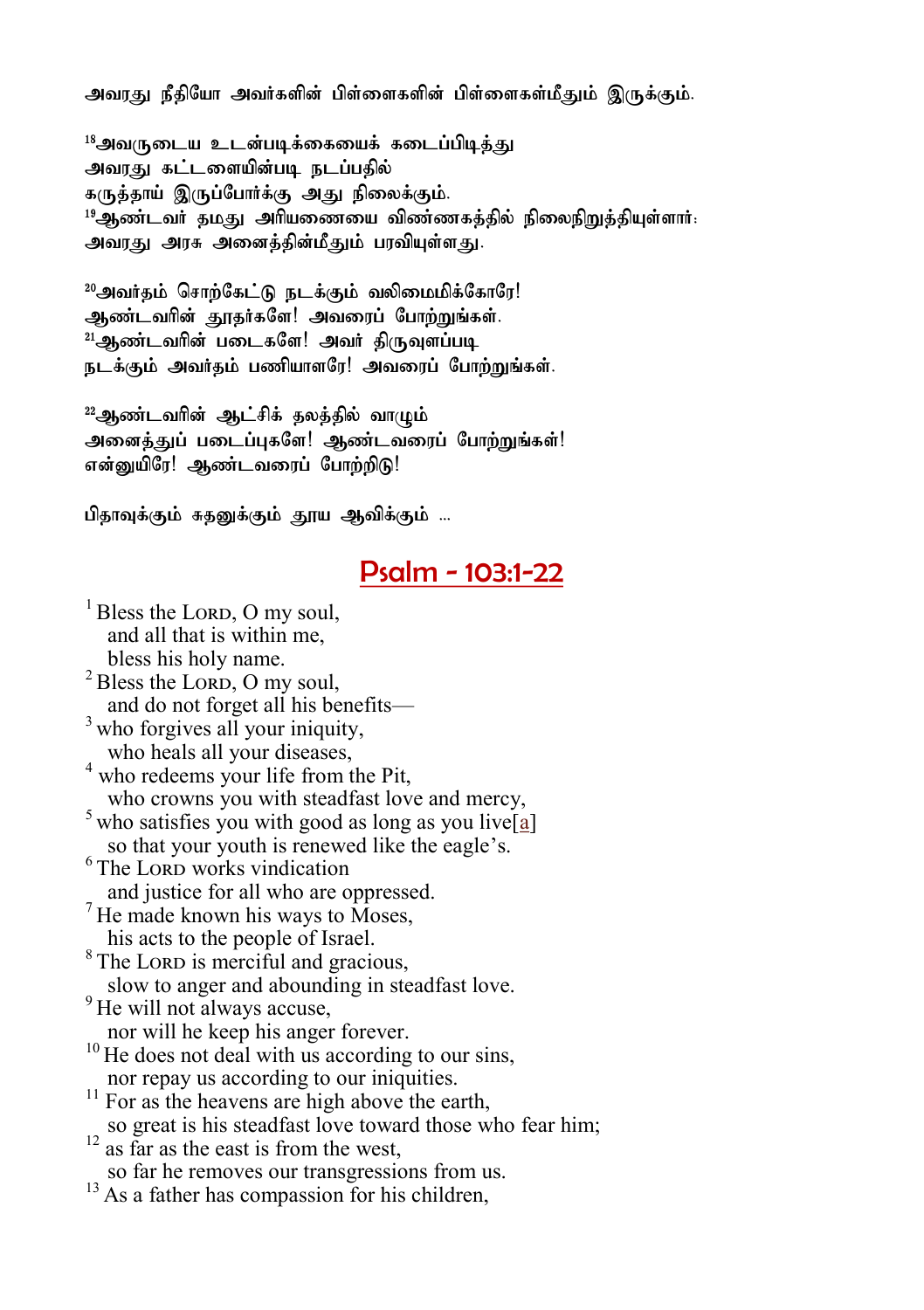so the LORD has compassion for those who fear him.

- <sup>14</sup> For he knows how we were made;
- he remembers that we are dust.
- <sup>15</sup> As for mortals, their days are like grass; they flourish like a flower of the field;
- $16$  for the wind passes over it, and it is gone, and its place knows it no more.
- $17$  But the steadfast love of the LORD is from everlasting to everlasting on those who fear him,
	- and his righteousness to children's children,
- <sup>18</sup> to those who keep his covenant and remember to do his commandments.
- <sup>19</sup> The LORD has established his throne in the heavens, and his kingdom rules over all.
- <sup>20</sup> Bless the LORD, O you his angels, you mighty ones who do his bidding, obedient to his spoken word.
- $21$  Bless the LORD, all his hosts, his ministers that do his will.
- $^{22}$  Bless the LORD, all his works, in all places of his dominion. Bless the LORD, O my soul.

Glory be to God ...

# $\Omega$ சவீமருப் $\ell$ பாம்  $\Theta$ ரைவார்த்தைக்கு

#### புனித யோவான் எழுதிய நற்செய்தியிலிருந்து வாசகம்: லூக். 1:39-56

<sup>39</sup>அதன்பின் மரியா புறப்பட்டு யு தேய மலைநாட்டிலுள்ள வர் ஊருக்கு விரைந்து சென்றார். <sup>40</sup>அவர் செக்கரியாவின் வீட்டை அடைந்து எலிசபெத்தை வாழ்த்தினார். <sup>41</sup>மரியாவின் வாழ்த்தை எலிசபெத்து கேட்டபொழுது அவர் வயிற்றிலிருந்த குழந்தை மகிழ்ச்சியால் துள்ளிற்று. எலிசபெக்கு தூய ஆவியால் முற்றிலும் ஆட்கொள்ளப்பட்டார். <sup>42</sup>அப்போது அவர் உரக்க குரலில், பெண்களுக்குள் நீர் ஆசி பெற்றவர். உம் வயிற்றில் வளரும் குழந்தையும் ஆசி பெற்றதே!  $^{43}$ ஆண்டவரின் தாய் என்னிடம் வர நான் யார்?  $^{44}$ உம் வாம்த்துரை என் காதில் விமுந்ததும் என் வயிற்றினுள்ளே குழந்தை பேருவகையால் துள்ளிற்று. <sup>45</sup>ஆண்டவர் உமக்குச் சொன்னவை நிறைவேறும் என்று நம்பிய நீர் பேறுபெற்றவர்: என்றார். <sup>46</sup>அதைக் கேட்ட மரியா பின்வருமாறு கூறினார்: <sup>47</sup>ஆண்டவரை எனது உள்ளம் போற்றிப் பெருமைப் படுத்துகின்றது. என் மீட்பராம் கடவுளை நினைத்து எனது மனம் பேருவகை கொள்கின்றது. <sup>48</sup>ஏனெனில் அவர் தம் அடிமையின் காம்நிலையைக் கண்ணோக்கினார். இதுமுகல் எல்லாக் கலைமுறையினரும் என்னைப் பேறுபெற்றவர் என்பர்.  $^{49}$ ஏனெனில் வல்லவராம் கடவுள் எனக்கு அரும்பெரும் செயல்கள் செய்துள்ளார். தூயவர் என்பதே அவரது பெயர். <sup>50</sup>அவருக்கு அஞ்சி நடப்போருக்குத் தலைமுறை தலை(மறையாய் அவர் இரக்கம் காட்டி வருகிறார். <sup>51</sup>அவர் தம் தோள் வலிமையைக் காட்டியுள்ளார். உள்ளத்தில் செருக்குடன் சிந்திப்போரைச் சிதறடித்து வருகிறார். <sup>52</sup>வலியோரை அரியணையினின்று தூக்கி எறிந்துள்ளார். தாழ்நிலையில் இருப்போரை உயர்த்துகிறார். <sup>53</sup>பசித்தோரை நலன்களால் நிரப்பியுள்ளார். செல்வரை வெறுங்கையராய் அனுப்பிவிடுவார். <sup>54</sup>மூதாதையருக்கு உரைத்தபடியே அவர் ஆபிரகாமையும் அவர்தம் வழி மரபினரையும் என்றென்றும் இரக்கத்தோடு நினைவில் கொண்டுள்ளார். <sup>55</sup>தம் ஊழியராகிய இஸ்ரயேலுக்குத் துணையாக இருந்து வருகிறார் . <sup>56</sup>மரியா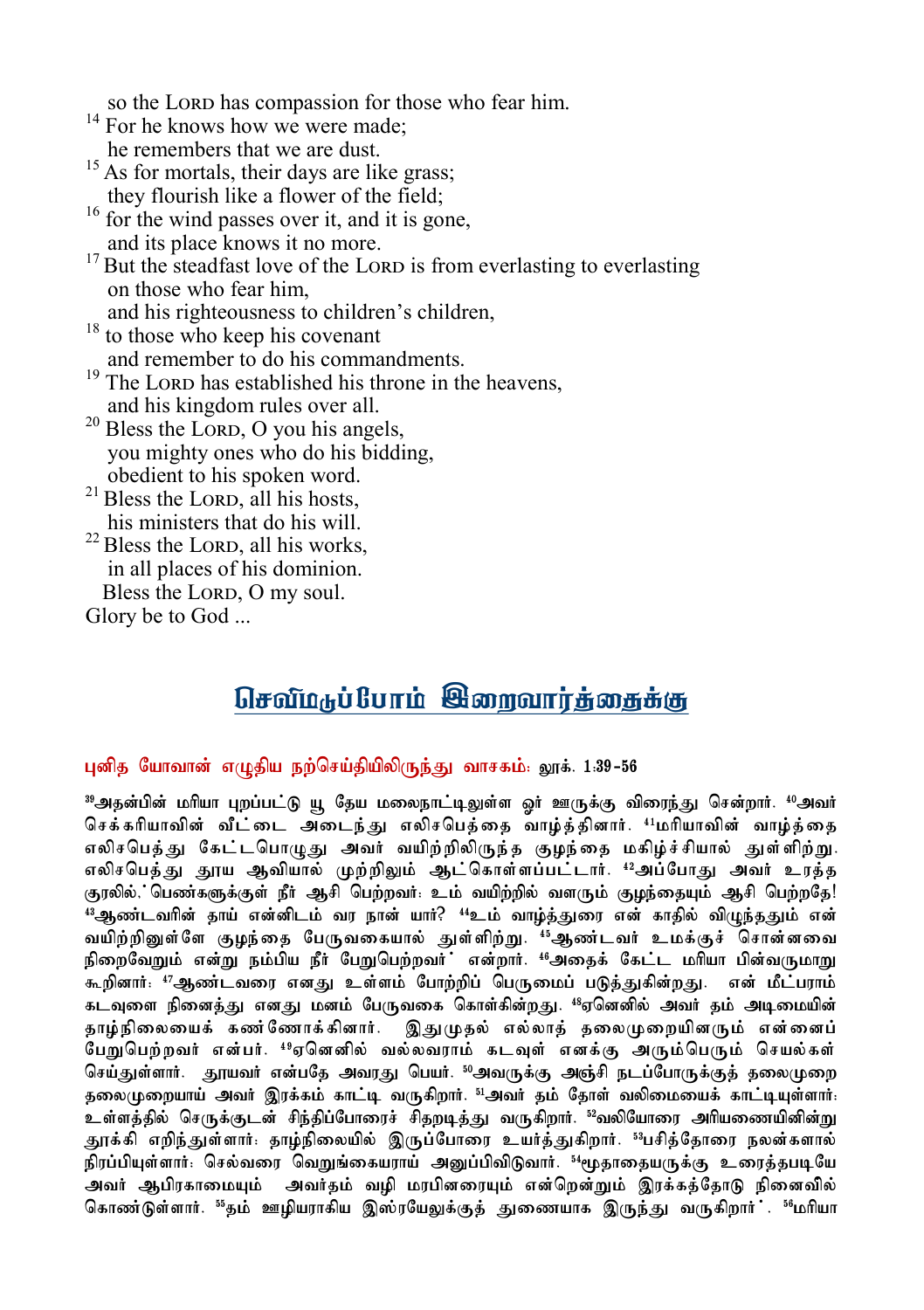எறக்குறைய மூன்று மாகம் எலிசபெக்கோடு கங்கியிருந்த பின்ப கம் வீடு கிரும்பினார்.

#### இது கிறிஸ்துவின் வாழ்வு தரும் நற்செய்தி நிிஸ்குநேட உமக்குப் பகம்..

#### **Luke: 1:39-56**

 $39$  In those days Mary set out and went with haste to a Judean town in the hill country,  $40^{\circ}$  where she entered the house of Zechariah and greeted Elizabeth. <sup>41</sup>When Elizabeth heard Mary's greeting, the child leaped in her womb. And Elizabeth was filled with the Holy Spirit  $42$  and exclaimed with a loud cry, "Blessed are you among women, and blessed is the fruit of your womb.  $^{43}$  And why has this happened to me, that the mother of my Lord comes to me?  $^{44}_{\dots}$  For as soon as I heard the sound of your greeting, the child in my womb leaped for joy.<sup>45</sup> And blessed is she who believed that there would be[[a\]](https://www.biblegateway.com/passage/?search=Luke+1%3A39-56&version=NRSV#fen-NRSV-24931a) a fulfillment of what was spoken to her by the Lord."

- <sup>46</sup> And Mary $[\underline{b}]$  said, "My soul magnifies the Lord,
- $^{47}$  and my spirit rejoices in God my Savior,
- <sup>48</sup> for he has looked with favor on the lowliness of his servant. Surely, from now on all generations will call me blessed;
- <sup>49</sup> for the Mighty One has done great things for me, and holy is his name.
- $50$  His mercy is for those who fear him from generation to generation.
- $51$  He has shown strength with his arm;
- he has scattered the proud in the thoughts of their hearts.
- $52$  He has brought down the powerful from their thrones, and lifted up the lowly;
- $53$  he has filled the hungry with good things,
- and sent the rich away empty. <sup>54</sup> He has helped his servant Israel,
- 
- in remembrance of his mercy, <sup>55</sup> according to the promise he made to our ancestors,

 to Abraham and to his descendants forever." <sup>56</sup> And Mary remained with her about three months and then returned to her home.

### இரை வார்த்தையை உள்ளத்தீல் <del>இருத்தீ</del> சீந்தீப்போம்...

# $_{\rm{Eth}}$  உள்ளத்தீல் எழும் மன்றாட்டிக்களை நம் ஆரோக்கீய *e*naiman andufat enaivir **A**lumad in ruirtufturni.

1. அன்னையாம் திருச்சபைக்காக மன்றாடுவோம்: தாய் திருச்சபையை வழிநடத்தும் நமது திருத்தந்தை பிரான்சிஸ், ஆயர்கள் குருக்கள் மற்றும் .<br>இறைமக்கள் நமது அன்னை மரியாவைப் போல ஆவியின் வாங்களாால் நிரப்பட்டு ஒற்றுமையின் கருவிகளாகக் கிகம்ந்கிட ஆண்டவரே அன்னை மரியா வமியாக உம்மை மன்றாடுகின்றோம்.

## லுறைவா! பலிக ஆரோக்கிய அன்னை வமியாக நாங்கள் கேட்கம் மன்றாட்டுக்குச் செவிசாய்த்தருளும்.

2. நமது தளத்திருச்சபைக்காக மன்றாடுவோம்.: நமது தலைமை ஆயர் மற்றும் இனையாயர்கள் நமது உயர் மறைமாவட்டதில் உள்ளஒவ்வொரு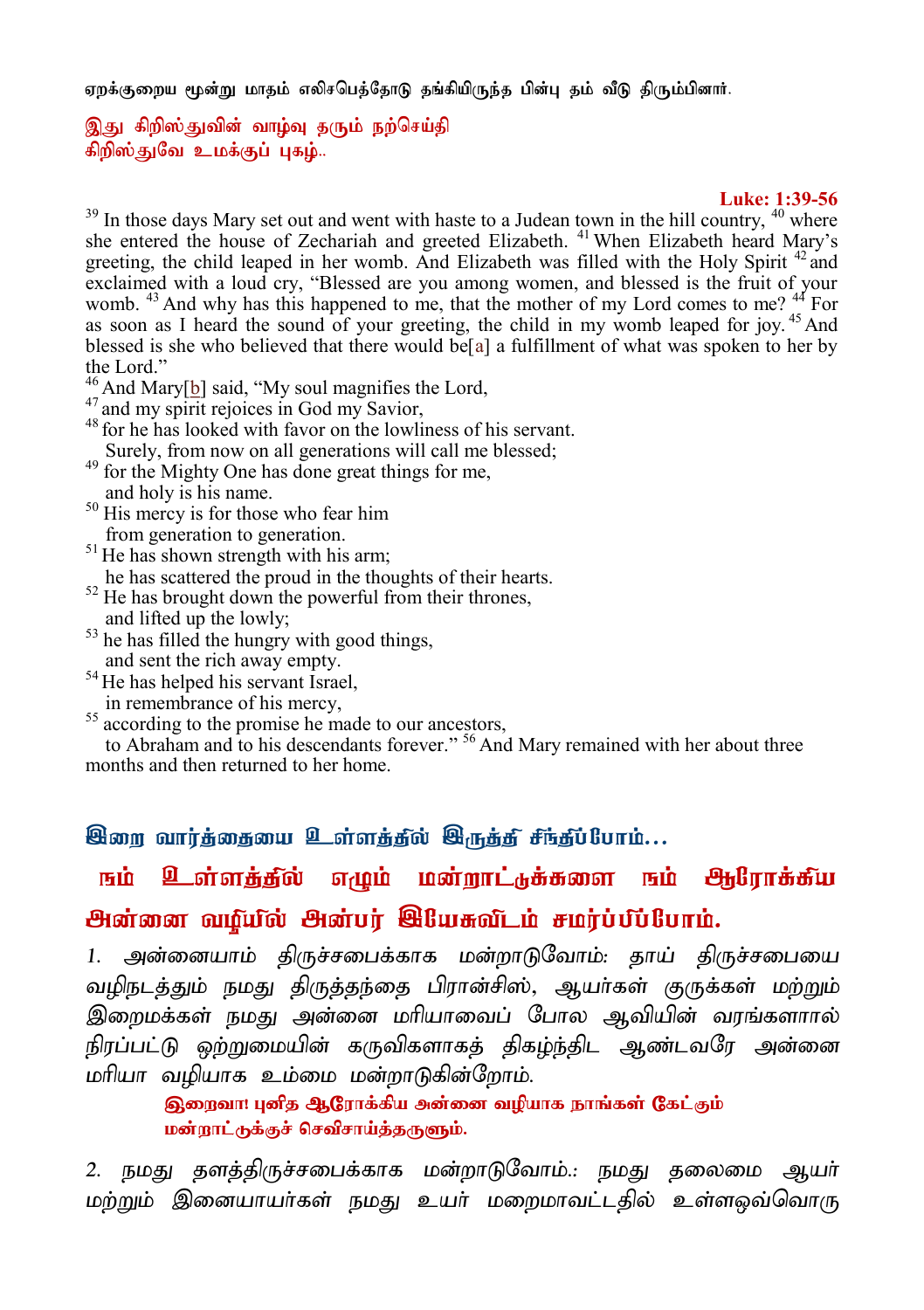குடும்பங்களிலும் இறைவார்க்கையின் ஒளி மகிழ்சியிலும் மனநிறைவிலும் றை்றுமையிலும் வாம்ந்கிட வளர்ந்கிட ஆண்டவரே அன்னயைாம் மரியாள் வமியாக உம்மை மன்றாடுகின்றோம்.

> திறைவா! பனிக ஆரோக்கிய அன்னை வமியாக நாங்கள் கேட்கம் மன்றாட்டுக்குச் செவிசாய்த்தருளும்.

3. அமெரிக்கா வாழ் இந்தியர்களுக்காக அவர்களின் குடும்பங்களுக்காக மன்றாடுவோம். அன்பிலும் மகிழ்ச்சியிலும் ஒன்றுபட்டு வாழ்ந்திடவும் ஒரு-வரையொருவர் மன்னித்து ஏற்றுக்கொள்ளும் மனப்பக்குவக்கை கந்திட ஆண்டவரே அன்னை மரியாவழியாக உம்மை மன்றாடுகின்றோம்.

> தெறைவா! புனித ஆரோக்கிய அன்னை வழியாக நாங்கள் கேட்கும் மன்றாட்டுக்குச் செவிசாய்த்தருளும்.

4. புனித ஆரோக்கிய அன்னையின் பத்தர்கள் அனைவருக்காகவும்<br>மன்றாடுவோம்: அன்னையைப்போல பிறான்பிலம் இறையன்பிலம் மன்றாடுவோம்: அன்னையைப்போல பிறரன்பிலும் இறையன்பிலும் நாளுக்கு நாள் வாழ்ந்து நற்செய்திக்குச் சான்றுபகர்ந்திட அருள்வேண்டி ஆண்டவரே அன்னை மரியா வழியாக ஆண்டவரே உம்மை மன்றாடுகின்றோம்.

> தெறைவா! புனித ஆரோக்கிய அன்னை வழியாக நாங்கள் கேட்கும் மன்றாட்டுக்குச் செவிசாய்த்தருளும்.

5. நமது தனிப்பட்ட தேவைகளுக்காக ….

 $\ldots$ ஆண்டவரே அன்னை மரியா வமியாக

உம்மை மன்றாடுகின்றோம்.

தெறைவா! புனித ஆரோக்கிய அன்னை வழியாக நாங்கள் கேட்கும் மன்றாட்டுக்குச் செவிசாய்த்தருளும்.

# uaf<del>u</del> Orlinträfu Oratanan naunnat Grum

மகா பரிசுத்த கன்னிகையே! இயேசுவின் தாயாராயிருக்குமாறு பரிசுத்த மூவொரு கடவுளால் தேர்ந்துகொள்ளப்பட்ட தூய கன்னி மரியே! கடவுளுடைய திருப்புதல்வர் உமது திருஉதரத்தில் மனிதராக அவதரித்தபோதும் ஒன்பது மாதமளவாக அவரை உமது மாசணுகாத கருவில் தாங்கியபோதும் நீர் அடைந்த பேரின்பத்தை உமது ஊழியர்களாகிய நாங்கள் நினைவகூர அருள்கூர்ந்கமைக்கு உமக்கு நன்றிகூருகின்றோம். எமது அன்பினாலும் தூய வாழ்வினாலும் நீர் அடைந்த பேரின்பத்தை நாங்களும் அடைய எங்களுக்காக மன்றாடும் தாயே! துன்பப்படுவோரின் தாயே இரக்கமிக்க அன்னையே!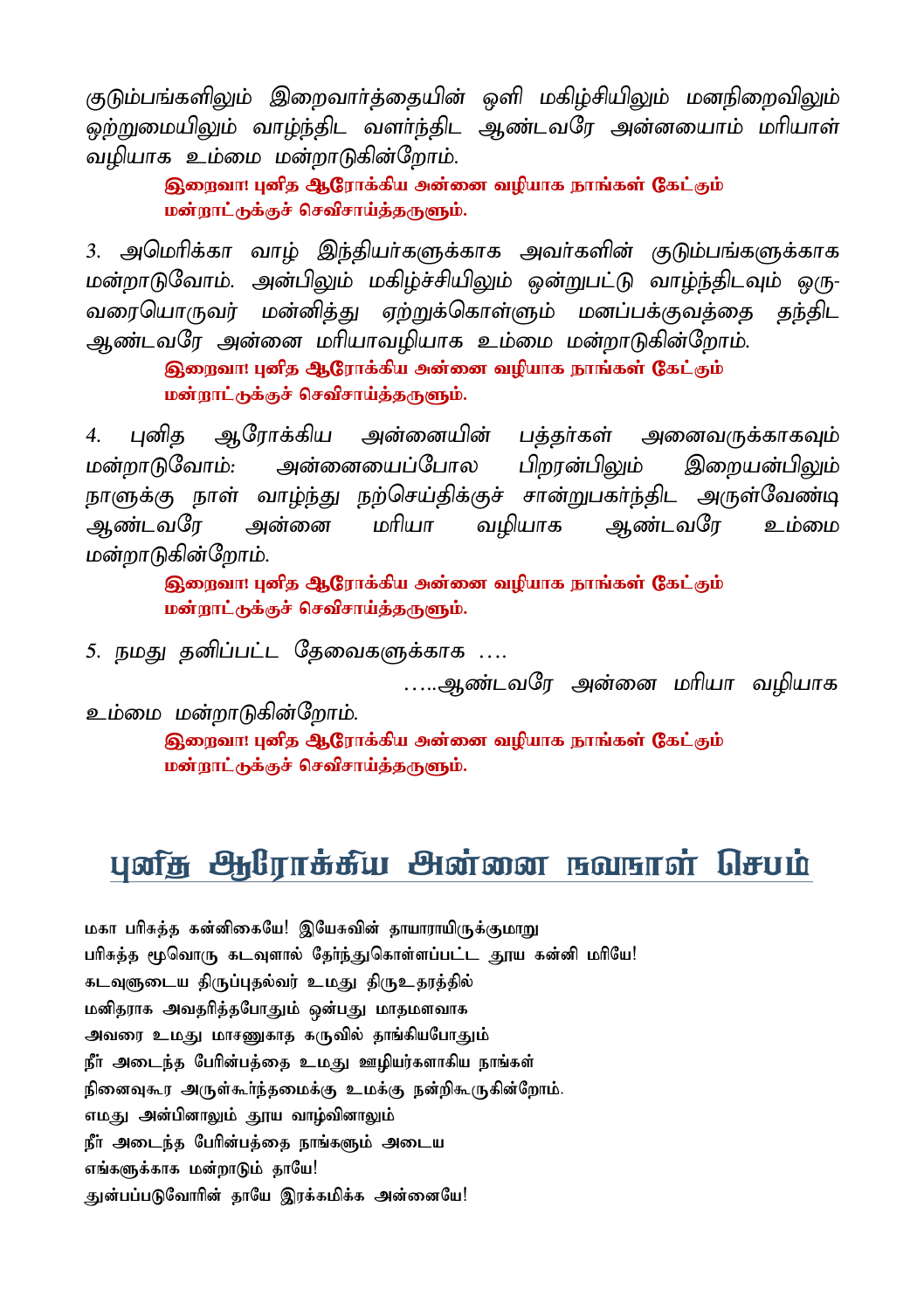நீர் அனுபவித்த பேரின்பத்தைக் கொண்டாடுகின்றவர்களுக்கு நீர் வாக்களித்துள்ள விசேச உதவியையும் பாதுகாப்பையும் எங்களுக்கு இவ்வேளையில் பெற்றுக்கந்கருளும். கேளுங்கள் கொடுக்கப்படும் என்ற உம் திருமகன் இயேசுகிறிஸ்துவின் வல்லமைமிக்க வார்த்தையில் நம்பிக்கைகொண்டு உமது வல்லமைமிக்க மன்றாட்டுகளில் நம்பிக்கைகொண்டு இந்த நவநாட்களில் நாங்கள் செய்யும் விண்ணப்பங்களை கடவுளுடைய திருவுளத்திற்கு மாறாயிருந்தால் எமக்கு எவ்வரம் மிகவும் தேவையோ அவற்றை பெற்றுத்தந்தருளும். (இங்கு மன்றாட்டுக்களை நினைவிற்கொள்ளவும்) இறைவனின் தாயே! இப்பொழுது உமக்கு வணக்கமாக நாங்கள் செய்யும் இந்த நவநாளை உம்மில்கொண்டிருக்கும் ஆழ்ந்த நம்பிக்கையின்பொருட்டு செய்கிறோம். இயேசு மனிதராக அவதரித்தபோது உமது திருவளம் அடைந்த தெய்வீக மகிழ்ச்சியை அகற்கு வணக்கமாக நாங்கள் செய்யம் இந்நவநாள் பக்கி முயற்சியையம் இப்பொமுகு நாங்கள் சொல்லப்போகும் அருள் நிறைந்த செபத்தையும் அன்போடு ஏற்றுக்கொள்ளும் தாயே! (9 முறை அருள் நிறைந்த செபம்) நீா் அணிந்திருக்கும் மணிமுடியில் எம் செபங்கள் அத்தனையும் விண்மீண்களென துலங்குமென ஆழ்ந்த நம்பிக்கைகொள்கின்றென். வருந்துவோருக்கு ஆறுதலே! எம் வேளைநகர் ஆரோக்கியத் தாயே! நாங்கள் உம்மிடம் மன்றாடும் விண்ணப்பங்கள் நிறைவேறுமாறு உமக்கு வணக்கமாக இதுவரை புனிதர்களால் செய்யப்பட்ட எல்லா அரும்பெரும் நிகம்வகளையம் உமக்கு வப்பக்கொடுக்கிறேன். உமது திருமகனும் எங்கள் ஆண்டவருமான இயேசு கிறிஸ்துவின் திருஇருதயத்தில் பொங்கி வழியும் பேரன்பையும் அதுபோன்ற உமது அன்பையும் நினைவிற்கொண்டு உமது அடியோர்களாகிய எங்களது செபத்தை ஏற்று எம் மன்றாட்டுகளை அடைந்து தந்தருளும் அம்மா. ஆமென்.

# அண்டவரில் அக்களிக்கும் நம் அரிராக்கிய அன்னையை வாழ்த்துவோம்.

ஆரோக்கிய மாகாவே —உமகு புகழ்பாடித் துதித்திடுவோம் எந்நாளும் பாடித்துதித்திடுவோம்.

அலைகள்மோகிடும் கடற்கரைகன்னில் வசிக்கிட அசை வைக்காயே